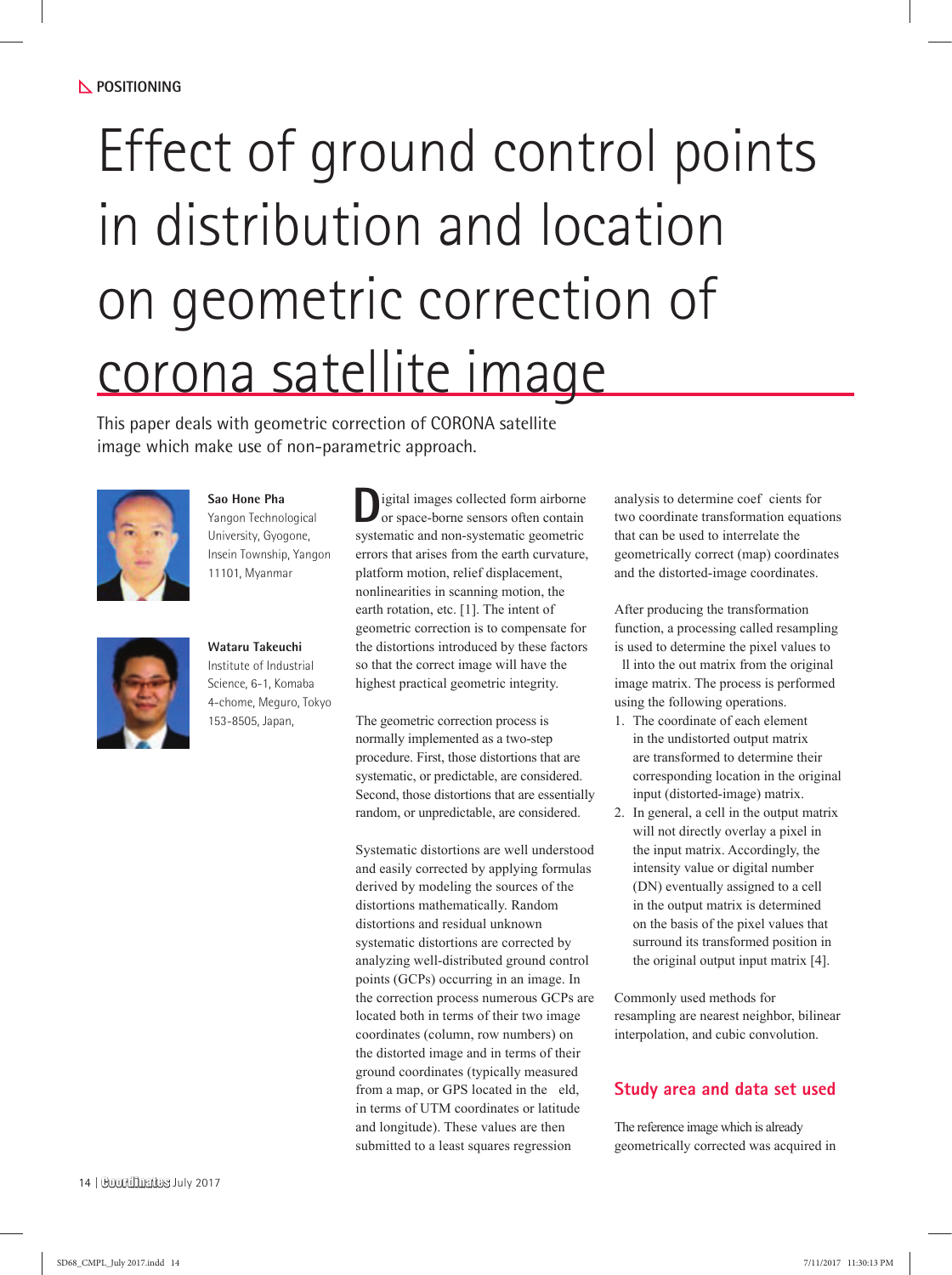**Table 1: Specification of Data Set Used** 

|                           | <b>Reference Image</b> | Image to be corrected |  |
|---------------------------|------------------------|-----------------------|--|
| <b>Satellite</b>          | <b>IKONOS</b>          | <b>CORONA J-1</b>     |  |
| <b>Spatial Resolution</b> | 1 m                    | $2.75 \text{ m}$      |  |
| Year of Acquisition       | 1993                   | 1966                  |  |
| Image Band Used           | Pan                    | Pan                   |  |

1993 by IKONOS comprising the region of Yangon, Myanmar. The image to be geometrically corrected was acquired in 1966 by CORONA that captured the same region as reference image.

# **Geometric correction**

There are four different levels of geometric correction of remotely sensed imagery. **(a) Registration**- alignment

- of one image to another image of the same area. **(b) Recti cation**- alignment of
- image to a map so that the image is planimetric, just like the map; also known as geo-referencing.

**(c) Geocoding**- A special case of recti cation that includes scaling to a uniform standard pixel GIS. **(d) Orthorecti cation**- Correction of the image, pixel by pixel for topographic distortion [2]

Image recti cation is carried out in this work that is CORONA image of Yangon region is recti ed to a georeferenced IKONOS image which has UTM coordinate using ERDAS IMAGINE software. The following GCPs con gurations are considered.

**Con guration 1:** GCPs are well-distributed and their corresponding locations are easily identi able in both images.

**Con guration 2:** GCPs are not welldistributed, but their corresponding locations are easily identi able in both images.

**Con guration 3:** GCPs are welldistributed, but their corresponding locations are not easily identi able in both images.

**Con guration 4:** GCPs are not well-distributed and their corresponding locations are not easily identi able in both images.

For GCPs con gurations 1 and 2, control points are carefully chosen because the acquisition time between the two images is too high. Theses control points are place at the places where it doesn't change over time.

### **Polynomial Equation**

A polynomial is a mathematical expression consisting of variables and coef cients. A coef cient is a constant, which is multiplied by a variable in the expression. The variables in

# **REAL-TIME SIMULATION**

**GPS / GLONASS / BEIDOU GALILEO / QZSS / SBAS** 

**EXTENSIVE MODELLING SUITE IONOSPHERIC SCINTILLATION** 



WWW.IP-SOLUTIONS.JP

SALES: KYRON@IP-SOLUTIONS.JP

**CP-Solutions**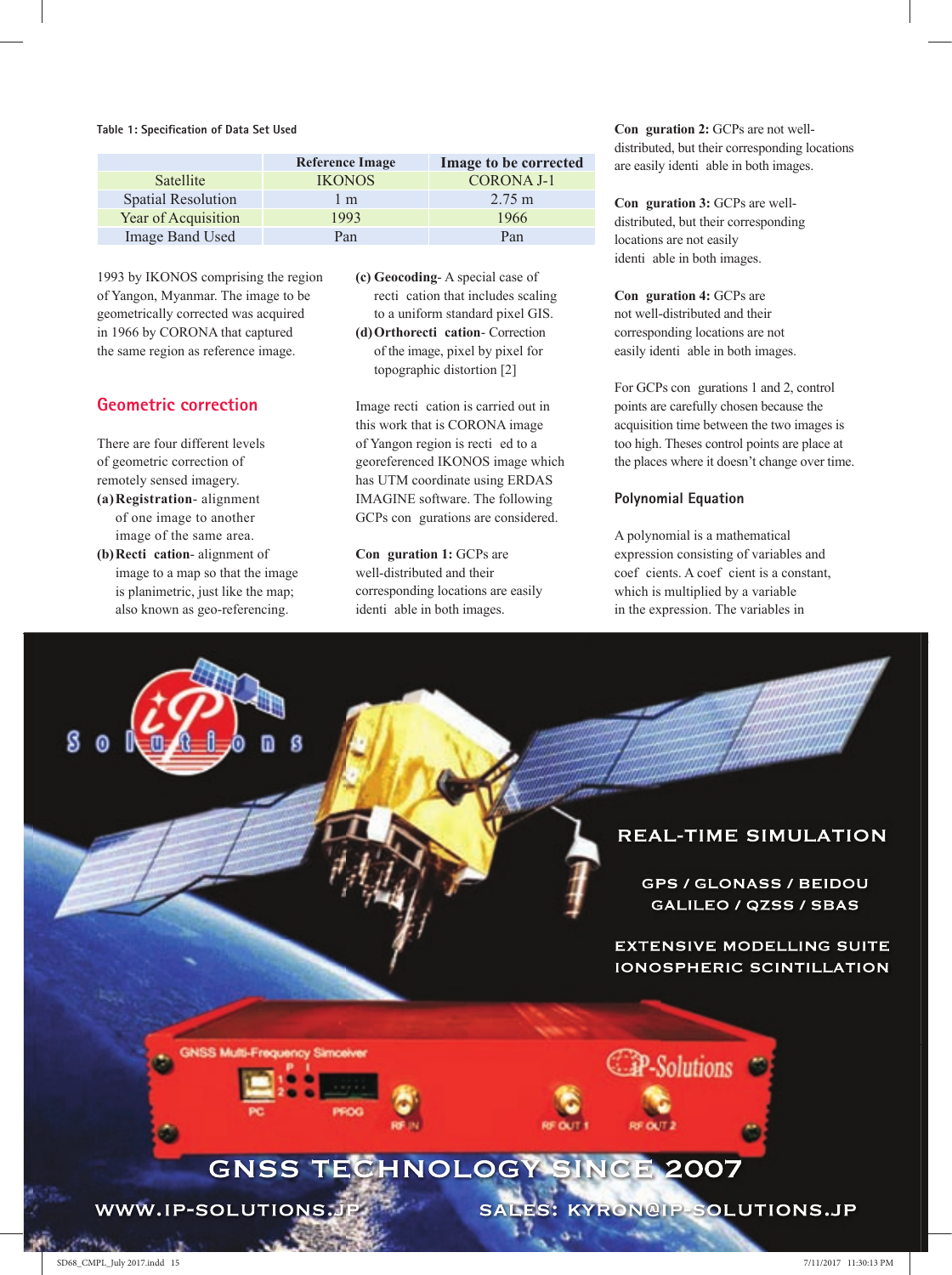#### **Table 2: Types of Resampling Method**

| Type                          | Description                                                                              |  |  |
|-------------------------------|------------------------------------------------------------------------------------------|--|--|
| Nearest Neighbor              | New pixels value get from<br>closet pixel of old pixel                                   |  |  |
| <b>Bilinear Interpolation</b> | New pixels value calculated from the<br>weighted average of $4(2\times2)$ nearest pixels |  |  |
| <b>Cubic Convolution</b>      | New pixels are computed form<br>weighting $16(4\times4)$ surrounding DNs                 |  |  |

**Table 3: RMS Error for Different GCPs Configuration** 

| GCPs Conguration                 |            |        |        |        |
|----------------------------------|------------|--------|--------|--------|
| Polynomial Order                 |            |        |        |        |
| Minimum Requirement of GCPs      | $\vert$ () |        |        |        |
| <b>Total Number of GCPs Used</b> |            |        |        |        |
| <b>RMS</b> Error                 | 04129      | 0.5416 | 0.8658 | N 9700 |



**Figure 1: Residuals and RMS Error Per Point**

polynomial expressions can be raised to exponents. The highest exponent in a polynomial determines the order of the polynomial. A polynomial with one variable, x, takes the following form:

$$
A + Bx + Cx^2 + Dx^2 + \dots + \Omega x^t \tag{1}
$$

Where,

A, B, C, D... 
$$
\Omega
$$
 = coef clients

 $t =$  the order of the polynomial

A polynomial with two variables, x and y, takes the follow form:

$$
x_0 = \begin{pmatrix} t \\ \Sigma \\ i=0 \end{pmatrix} \begin{pmatrix} t \\ \Sigma \\ j=0 \end{pmatrix} a_k \times x^{i-j} \times y^j
$$
 (2)  

$$
y_0 = \begin{pmatrix} t \\ \Sigma \\ i=0 \end{pmatrix} \begin{pmatrix} t \\ \Sigma \\ j=0 \end{pmatrix} b_k \times x^{i-j} \times y^j
$$
 (3)

Where t is the order of the polynomial  $a_k$  and  $b_k$  are coef cients

The following rst-order polynomial transformation equations can be used to determine the coef cient

required to transform pixel coordinate measurements to the corresponding other coordinate values.

$$
x_0 = a_1 + a_2 X + a_3 Y \tag{4}
$$

$$
y_0 = b_1 + b_2 X + b_3 Y
$$

where,  $(X, Y)$  are the input pixel coordinates and  $(x_0, y_0)$  are the output (geographic) coordinates.

The second-order transformation equations for X and Y are

$$
x_0 = a_1 + a_2X + a_3Y + a_4X^2 + a_5XY + a_6Y^2
$$
 (6)

$$
y_0 = b_1 + b_2 X + b_3 Y + b_4 X^2 + b_5 XY + b_6 Y^2 (7)
$$

The third-order transformation equations for X and Y are

$$
\begin{array}{l} x_0 = a_1 + a_2 X + a_3 Y + a_4 X^2 + a_5 X Y + a_6 Y^2 \\ \quad + a_7 X^3 + a_8 X Y^2 + a_9 Y X^2 + a_{10} Y^3 \end{array} \tag{8}
$$

$$
y_0 = b_1 + b_2X + b_3Y + b_4X^2 + b_5XY + b_6Y^2
$$
  
+ 
$$
b_7X^3 + b_8XY^2 + b_9YX^2 + b_{10}Y^3
$$
 (9)

The number of control points should be more than the number of unknown parameters in polynomial equations, because the errors are adjusted by the least-square method. The number of unknown parameters in polynomial transformation equation can be obtained using the following equation

$$
N = \frac{(t+1)(t+2)}{2}
$$
 (10)

Where,

 $(5)$ 

 $N =$  minimum number of GCPs  $t =$  the order of polynomial transformation

Depending on the geometric distortions, the order of polynomial is determined. Usually a maximum of third-order polynomial is suf cient for existing remote sensing images [1].

As the image to be recti ed is highly distorted, third order polynomial transformation is chosen in this work. Based on equation (10), minimum numbers of GCPs should be at least 10 GCPs. Total number of GCPs chosen for this work is eleven.

### **Interpolation**

Once applying geometric transformation, image may be shear, rotate, transformed or skewed. Pixel interpolation is necessary for lling missing values of area. For that



**Figure 2: RMS Error Tolerance**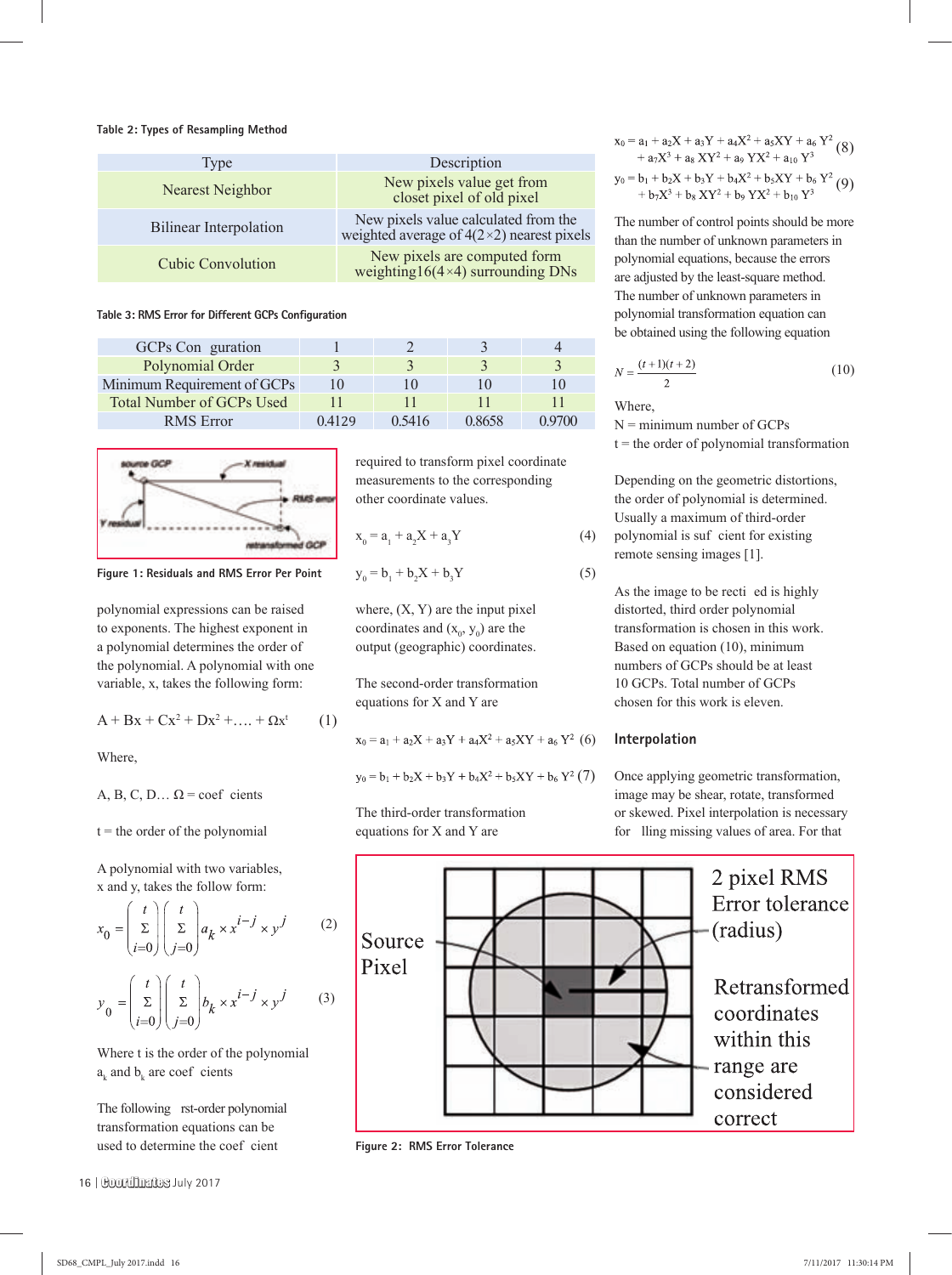

SING?

**September 25-29, 2017** Tutorials: September 25-26 **Show Dates: September 27-28 Oregon Convention Center · Portland, Oregon** 

2017

The 30th International Technical Meeting of the Satellite Division of The Institute of Navigation



# REGISTERNO

Exhibitors, reserve your booth today; space is limited. www.ion.org/gnss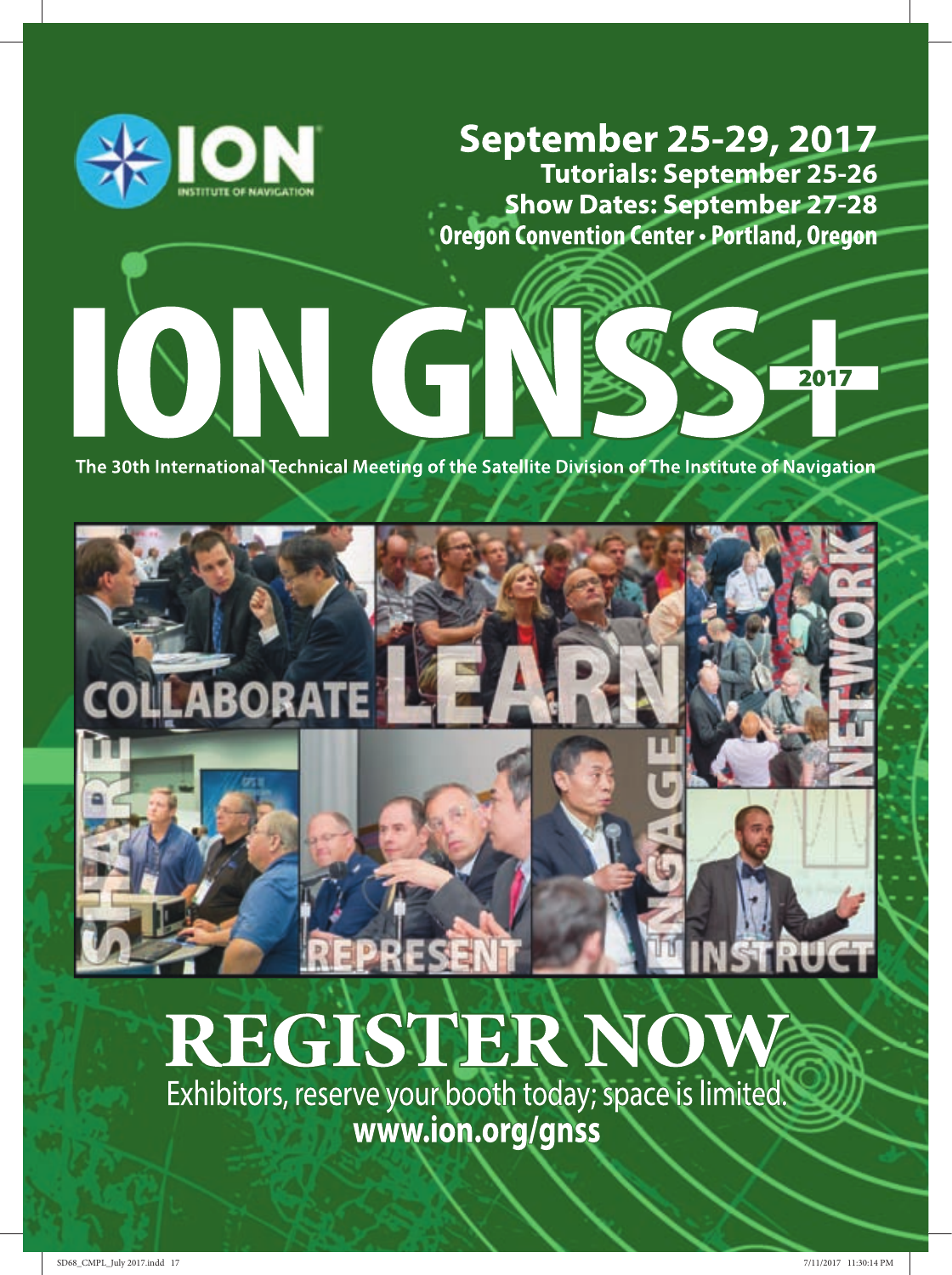

(a) & (b): GCPs Distribution and Location on Reference and Distorted Images for GCPs Configuration 1 (c) Et (d): GCPs Distribution and Location on Reference and Distorted Images for GCPs Configuration 2 (e) & (f): GCPs Distribution and Location on Reference and Distorted Images for GCPs Configuration 3 (g) Et (h): GCPs Distribution and Location on Reference and Distorted Images for GCPs Configuration 4

Figure 4 (a), (b), (c) & (d): Rectified Images of GCPs Configuration 1, 2, 3, and 4

**(d)**